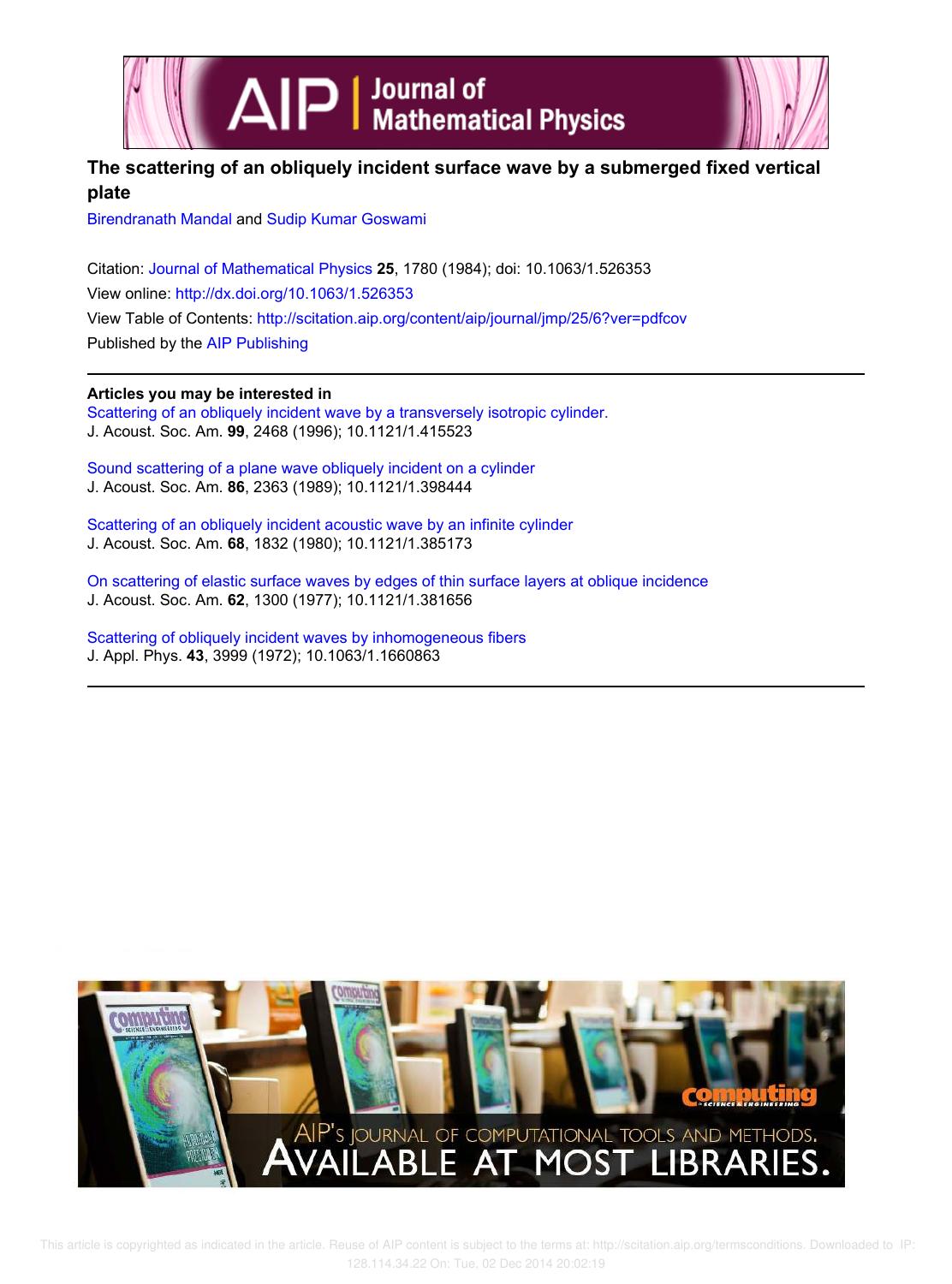# **The scattering of an obliquely incident surface wave by a submerged fixed vertical plate**

Birendranath Mandai *Department of Applied Mathematics, University College of5 'cience,* 92, *A.P.* C. *Road, Calcutta-700 009, India* 

Sudip Kumar Goswami *Department of Mathematics, Presidency College, Calcutta-i'OO 073, India* 

(Received 29 June 1983; accepted for publication 4 November 1983)

The problem of scattering of surface waves obliquely incident on a submerged fixed vertical plate is solved approximately for a small angle of incidence *b:v* reducing it to the solution of an integral equation. The correction to the reflection and transmission coefficients over their normal incidence values for a small angle of incidence are obtai ned. For different values of the incident angle these coefficients are evaluated numerically, takin,g particular values of the wave number and the depth of the plate, and represented graphically.

PACS numbers: 03.40.Kf, 47.35. + i, 02.30.Rz

#### 1. INTRODUCTION

Dean<sup>1</sup> and Ursell<sup>2</sup> first considered the problems of scattering of surface waves normally incident on submerged and partially immersed fixed vertical plane barriers in deep water. These problems are subsequently studied by Williams<sup>3</sup>, Goswami<sup>4</sup>, and others by employing different mathematical techniques, e.g., reduction method, integral equation method, etc. The problem of scattering of surface waves normally incident on a submerged fixed vertical plate in water of finite depth was considered by Goswami,<sup>5</sup> the deep water case being earlier considered by Evans. <sup>6</sup>

The scattering of surface waves obliquely incident on a partially im mersed or completely submerged vertical barrier in deep water was studied by Faulkner,<sup>7,8</sup> Jarvis and Taylor,<sup>9</sup> Evans and Morris. 10 In the present paper the problem of scattering of surface waves obliquely incident on a submerged fixed vertical plate in deep water is solved by reducing it to the solution of an integral equation involving the unknown difference of velocity potentials across the plate by a simple use of Green's integral theorem in the fluid medium. The kernel of this integral equation is expanded in a series involving di fferent orders of the sine of the angle of incidence which is assumed to be small. This expansion of the kernel suggests the corresponding form of the expansion of the unknown function in the integral equation and this is then used to solve the integral equation approximately. A somewhat similar type of technique of solving the integral equation approximately was successfully used by Goswami<sup>5,11,12</sup> and Mandal and Goswami.<sup>13</sup>

# 2. **STATENIENT OF THE PROBLEM**

We consider the scattering of surface waves by a submerged fixed vertical plate in deep water and use a coordinate system in which they axis is taken to be vertically downwards, the mean-free surface is the plane  $y = 0$ , and the position of the plate is given by  $x=0$ ,  $a\le y\le b$ ,  $-\infty < z < \infty$ . Assuming tlhe fluid to be inviscid and incompressible and the motion to be irrotational and simple harmonic in time with circ ular frequency  $\sigma$  and small amplitude, a velocity potential exists and it may be taken to be the real part of  $\chi(x, y, z)$  $e^{-i\alpha t}$  satisfying the equations

$$
\nabla^2 \chi = 0, \text{ in the fluid region,}
$$
  
\n
$$
\frac{\partial \chi}{\partial y} + K\chi = 0, \text{ on } y = 0,
$$
  
\n
$$
\frac{\partial^2 \chi}{\partial x} = 0, \text{ on } x = 0, a < y < b,
$$

where  $K = \sigma^2/g$ .

A vvave represented by  $\chi_0 = \exp(-Ky + i\mu x + i\nu z)$ , where  $\mu = K \cos \alpha$ ,  $\nu = K \sin \alpha$  is assumed to be incident at an angle  $\alpha$  to the normal of the plate from negative infinity. Such a wave will be partially reflected and transmited by the plate, and in view of the geometry of the plate it is reasonable to assume  $\chi(x, y, z) = \Phi(x, y)e^{iyz}$ . Then  $\Phi$  must satisfy

$$
\frac{\partial^2 \Phi}{\partial x^2} + \frac{\partial^2 \Phi}{\partial y^2} - v^2 \Phi = 0, \quad y \ge 0,
$$
 (2.1)

$$
\frac{\partial \Phi}{\partial y} + K\Phi = 0, \quad y = 0,
$$
\n(2.2)

$$
\frac{\partial \Phi}{\partial x} = 0, \quad x = 0, \quad a < y < b,\tag{2.3}
$$

and it and its derivatives are continuous everywhere except possibly across  $x = 0$ ,  $a < y < b$ . We also require that  $\Phi$  and its first derivatives are bounded everywhere away from the lines  $x = 0$ ,  $y = a$  and  $x = 0$ ,  $y = b$  and that near these lines  ${x^2 + (y - a)^2}$ <sup>1/2</sup> grad  $\Phi$  and  ${x^2 + (y - b)^2}$ <sup>1/2</sup> grad  $\Phi$ , respectively, are bounded. This is caUed the edge condition. Finally we assume that as  $|x| \rightarrow \infty$ ,  $\Phi(x, y)$  has the asymptotic forms

$$
\Phi(x, y) \sim \exp(i\mu x - Ky) + R \exp(-i\mu x - Ky) \quad (x \to -\infty),
$$
  
\n
$$
\Phi(x, y) \sim T \exp(i\mu x - Ky) \quad (x \to +\infty),
$$
  
\n(2.4)

where  $R$  and  $T$  are the (complex) reflection and transmission

1780 J. Math. Phys. 25 (6), June 1984 0022-2488/84/061780-04\$02.50 © 1984 American Institute of Physics 1780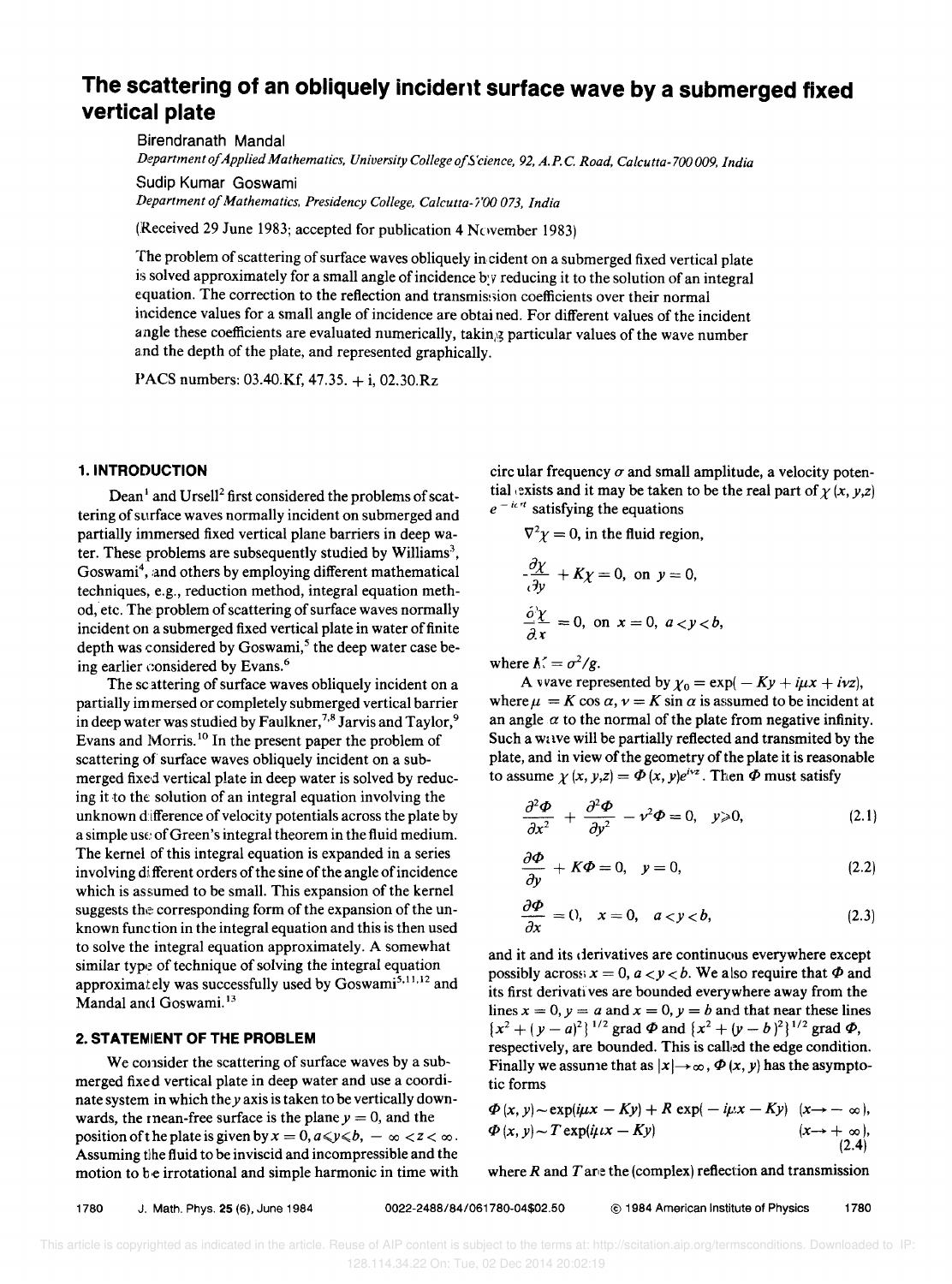coefficients, respectively. Let us write  $\Phi(x, y) = \varphi_0(x, y)$  $+\varphi(x, y)$ , where  $\varphi_0(x, y) = \exp(-Ky + i\mu x)$  and  $\varphi(x, y)e^{i\nu z}$ is the scattered velocity potential.  $\varphi(x, y)$  also satisfies (2.1), (2.2), and the edge conditions stated above, and by the conditions (2.4)  $\varphi(x, y)$  represents an outgoing wave at infinity.

### 3. **REDUCTION TO AN INTEGRAL EQUATION**

Following Levine,<sup>14</sup> the generalized Green's function satlisfying (2.1), (2.2), and *G,* grad *G* being bounded at a large dist ance, and *G* representing an outgoing wave at infinity, may be obtained as

$$
G(x, y; \xi, \eta) = K_0(\nu \rho) - K_0(\nu \rho^*) + i \frac{2\pi K}{(K^2 - \nu^2)^{1/2}} \exp\{-K(y + \eta) + i(K^2 - \nu^2)^{1/2}|x - \xi|\}
$$
  
+ 
$$
2 \int_v^{\infty} \frac{(k^2 - \nu^2)^{1/2} \cos[(k^2 - \nu^2)^{1/2}(y + \eta)] - K}{K^2 + k^2 - \nu^2} \frac{\sin[(k^2 - \nu^2)^{1/2}(y + \eta)]}{K^2 + k^2 - \nu^2} \exp\{-k|x - \xi|\} dk, (3.1)
$$

where  $\rho^2$ ,  $\rho^{*2} = (x - \xi)^2 + (y \mp \eta)^2$ .

Now applying Green's theorem to  $\varphi(x, y)$  and  $G(x, y; \xi, \eta)$  in the fluid region we obtain

$$
2\pi\varphi(\xi,\eta) = \int_a^b f(y) \frac{\partial G}{\partial x} (0,y;\xi,\eta) dy, \qquad (3.2)
$$

where

 $f(y) \equiv \varphi( + 0, y) - \varphi( -0, y).$ 

By (2.3) and (3.2), we have

$$
-i2\pi K \cos \alpha e^{-K\eta} = \int_a^b f(y) \frac{\partial^2 G}{\partial \xi \partial x} (0, y; 0, \eta) dy,
$$
  

$$
a < \eta < b.
$$
 (3.3)

Writing  $\epsilon = \sin \alpha$  and followir. g Mandal and Goswami<sup>13</sup> we can obtain

$$
\frac{\partial^2 G}{\partial \xi \partial x}(0, y; 0, \eta) = \frac{\partial^2 G_0}{\partial \eta^2}(0, y; 0, \eta)
$$
  
 
$$
- \frac{1}{2} K^2 \epsilon^2 G_0(0, y; 0, \eta) + O(\epsilon^4 \ln \epsilon, \epsilon^4),
$$
  
 
$$
a < y, \ \eta < b,
$$
 (3.4)

where

where  
\n
$$
G_0(0, y; 0, \eta) = -\ln \left| \frac{y - \eta}{y + \eta} \right|
$$
\n
$$
- 2 \int_0^\infty \frac{K \sin k (y + \eta) - k \cos k (y + \eta)}{K^2 + k^2} dk
$$
\n
$$
+ i2\pi \exp \{-K (y + \eta)\},
$$

and  $G_0(x, y; \xi, \eta)$  is the expression (3.1) when  $\alpha = 0$ . From the expansion (3.4) it is reasonable to expand  $f(y)$  in the following form:

$$
f(y) = f_0(y) + \epsilon^2 f_1(y) + O(\epsilon^4 \ln \epsilon, \epsilon^4).
$$
 (3.5)

By (3.3), (3.4), and (3.5), and by noting the coefficients of terms involving a different order of  $\epsilon$ , we obtain

$$
-i2\pi Ke^{-K\eta} = \frac{d^2}{d\eta^2} \int_a^b f_0(y)G_0(0, y; 0, \eta)dy, \quad a < \eta < b,
$$
\n(3.6)

and

$$
i\pi Ke^{-K\eta} = \frac{d^2}{d\eta^2} \int_a^b f_1(y)G_0(0, y; 0, \eta) dy - \frac{K^2}{2} \int_a^b f_0(y)G_0(0, y; 0, \eta) dy, \qquad a < \eta < b. \quad (3.7)
$$

Let us now define a function  $\psi(y)$  by

$$
\psi(y) = Kf(y) + f'(y)
$$

1781 J. Math, Phys., Vol. 25, No. 6, June 1984

so that 
$$
f(y) = e^{-Ky} \int_a^y e^{Ku} \psi(u) du.
$$
 (3.8)  
Then  $\psi(y)$  may be expanded as

$$
\psi(\mathbf{y}) = \psi_0(\mathbf{y}) + \epsilon^2 \psi_1(\mathbf{y}) + O(\epsilon^4 \ln \epsilon, \epsilon^4). \tag{3.9}
$$

Now int egrating both sides of (3.6) with respect to  $\eta$ , we have

$$
A_0 + i2\pi e^{-K\eta} = \frac{d}{d\eta} \int_a^b f_0(y)G_0(0, y; 0, \eta) dy, \quad a < \eta < b,
$$
\n(3.6a)

and by  $(3. 6)$  and  $(3.6a)$ , we obtain

$$
\int_{a}^{b} \psi_{0}(y) \frac{2y \, dy}{y^2 - \eta^2} = KA_0.
$$
\nThe singular integral equation (3.10) is a Cauchy-type one

and followin g Mikhlin,<sup>15</sup>

$$
\psi_0(y) = \frac{D_0(d_0^2 - y^2)}{(y^2 - a^2)^{1/2}(b^2 - y^2)^{1/2}}, \quad a < y < b,
$$
 (3.11)

where  $D_0 = -K A_0 / \pi$ ,  $d_0^2$  are constants to be determined. Since  $f(b) = 0$ . by (3.8)

$$
\int_a^b \psi(u)e^{Ku} \, du = 0,
$$

and therefore,

$$
\int_a^b \psi_0(u) e^{Ku} \, du = 0, \quad \int_a^b \psi_1(u) e^{Ku} \, du = 0, \text{ etc.,} \quad (3.12)
$$

so that  $d_0^2$  may be obtained from

$$
\int_{a}^{b} \frac{(d_0^2 - u^2)e^{Ku} du}{(u^2 - a^2)^{1/2} \cdot (b^2 - u^2)^{1/2}} = 0.
$$
 (3.13)

By  $(3.6)$  and  $(3.8)$ , we obtain

$$
\int_{a}^{b} \psi_{0}(y) \left[ 2 \int_{0}^{\infty} \frac{\sin k}{k^{2} + k^{2}} \frac{\psi(K \sin k\eta - k \cos k\eta)}{K^{2} + k^{2}} k dk - i\pi K \exp\{-K(\psi + \eta)\}\right] dy = i2\pi e^{-K\eta},
$$
\n
$$
a < \eta < b. \quad (3.14)
$$

Now by  $(3.11)$  and  $(3.1.4)$ , we obtain

$$
D_0 = \frac{2i}{p_0 - q_0 - ir_c},\tag{3.15}
$$

where

$$
p_0 = \int_{-a}^{a} \frac{(d_0^2 - u^2)e^{-ku} du}{(a^2 - u^2)^{1/2}} q_0 = \int_{b}^{\infty} \frac{(d_0^2 - u^2)e^{-ku} du}{(u^2 - a^2)^{1/2}} q_0 = \frac{d_0^2 - u^2}{(u^2 - a^2)^{1/2}} q_0 = \frac{d_0^2 - u^2}{(u^2 - a^2)^{1/2}},
$$

B, Mandai and S, K, Goswami 1781

This article is copyrighted as indicated in the article. Reuse of AIP content is subject to the terms at: http://scitation.aip.org/termsconditions. Downloaded to IP: 128.114.34.22 On: Tue, 02 Dec 2014 20:02:19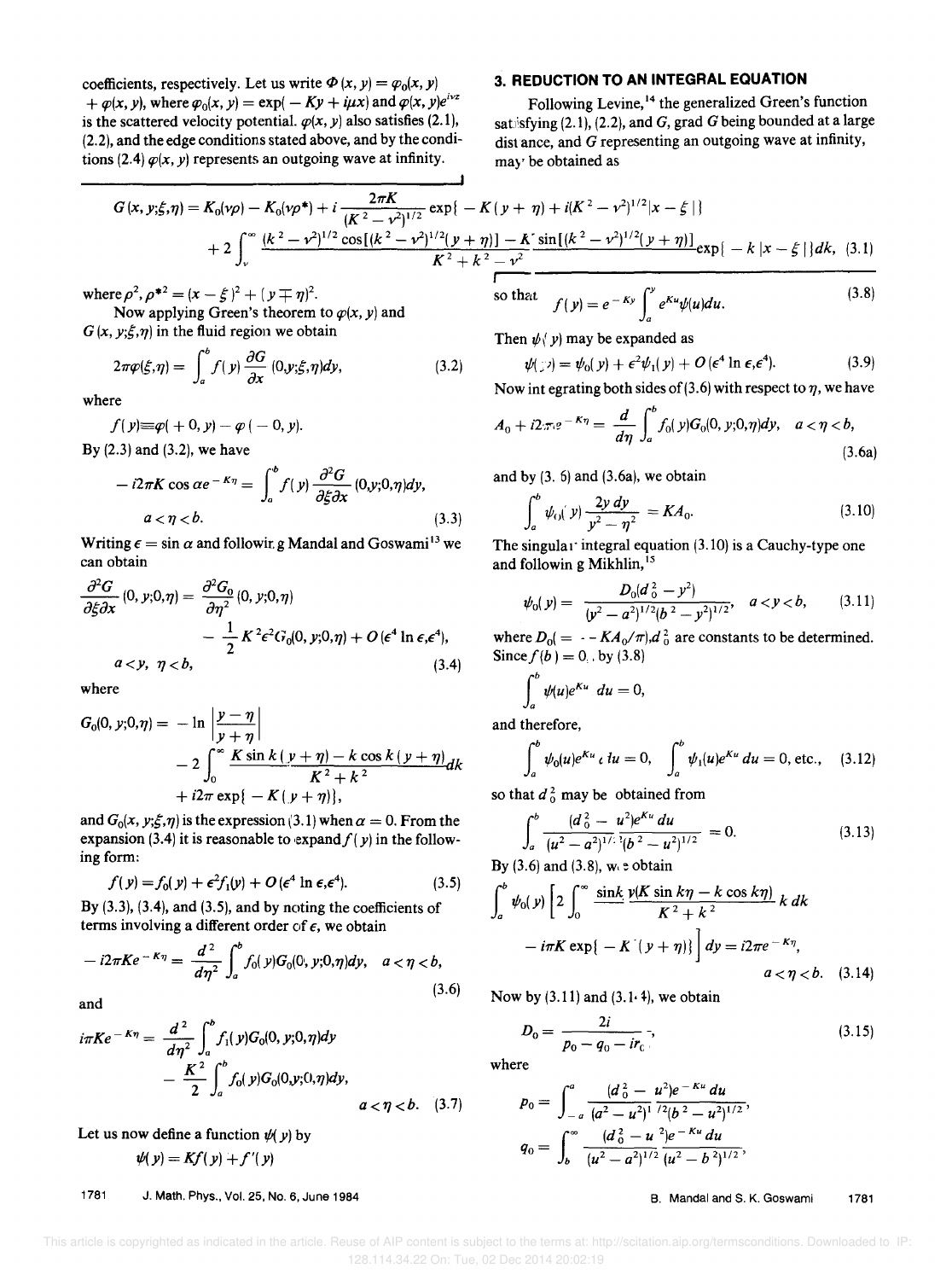and

$$
r_0=\int_a^b\frac{(d_0^2-u^2)e^{-Ku}\,du}{(u^2-a^2)^{1/2}(b^2-u^2)^{1/2}}.
$$

Similarly from  $(3.7)$  and  $(3.11)$ , we obtain

$$
\psi_1(y) = \frac{K^2 D_0 (d_1^2 - y^4)}{4 (y^2 - a^2)^{1/2} (b^2 - y^2)^{1/2}} \n+ i \left( p_1 - q_1 - ir_1 + \frac{2e^{ka}}{K^3} (1 - Ka) \right) \n\times \frac{K^2 D_0^2 (d_0^2 - y^2)}{8 (y^2 - a^2)^{1/2} (b^2 - y^2)^{1/2}}, \quad a < y < b, \quad (3.16)
$$

where

$$
p_1 = \int_{-a}^{a} \frac{(d_1^4 - u^4)e^{-Ku} du}{(a^2 - u^2)^{1/2}(b^2 - u^2)^{1/2}},
$$
  
\n
$$
q_1 = \int_{b}^{\infty} \frac{(d_1^4 - u^4)e^{-Ku} du}{(u^2 - a^2)^{1/2}(u^2 - b^2)^{1/2}},
$$

and

$$
r_1 = \int_a^b \frac{(d_1^2 - u^4)e^{-\kappa u} du}{(u^2 - a^2)^{1/2}(b^2 - u^2)^{1/2}}
$$

and  $d_1^4$  is given by

$$
\int_a^b \frac{(d_1^4 - u^4)e^{Ku} du}{(u^2 - a^2)^{1/2}(b^2 - u^2)^{1/2}} = 0.
$$

### 4. REFLECTION AND TRANSMISSION COE FFICIENTS

As  $\xi \rightarrow -\infty$  and  $+\infty$ , respectively, we have by (3.2) and (3.8) the complex reflection and transmission coefficients  $R$  and  $T$  as

$$
R = -\frac{1}{2} \int_{a}^{b} \psi(y) e^{-Ky} dy,
$$
  
\n
$$
T = 1 + \frac{1}{2} \int_{a}^{b} \psi(y) e^{-Ky} dy,
$$
  
\nhat T = 1 - R and hence

so that 7 K and hence

$$
T_0 = 1 - R_0
$$
,  $T_1 = -R_1$ , etc.,

 $T = T_0 + \epsilon^2 T_1 + O(\epsilon^4 \ln \epsilon \cdot \epsilon^4).$ 

where

$$
R = R_0 + \epsilon^2 R_1 + O(\epsilon^4 \ln \epsilon, \epsilon^4),
$$
\n(4.2)

Now by (4.1), (4.2), (3.11), (3.15), and (3.16), we have

$$
R_0 = -\frac{1}{2}D_0 r_0,
$$
  
\n
$$
R_1 = -i\frac{1}{16}K^2 D_0^2 \left( r_0 (p_1 - q_1) - r_1 (p_0 - q_0) + \frac{2}{K^3} (1 - Ka) r_0 e^{Ka} \right),
$$
\n(4.3)

etc.

# 5. DISCUSSION

The reflection and transmiss ion coefficients obtained here are valid for all angles of inc idence  $(0^{\circ} \le \alpha < 90^{\circ})$  of the surface wave and for all wavelen gths other than short ones. We have calculated these coefficilents numerically for differ-



FIG. 1. |T| and |R| against  $\alpha$ (deg).

ent values of  $\alpha$  in the range ( $\alpha \le 15$ ° thus enabling us to retain only up to two terms in the different analytical approximations. However, by taking an appropriate number of terms in these approximations, these coefficients can be calculated for values of  $\alpha$  beyond 15°.

Thus the integral equation method is found to be simple and straightforward and gives equally good results in all the cases of partially immersed as well as submerged fixed vertical barrier and plate in case of oblique incidence of a surface wave train. In contrast to this, Evans and Morris<sup>10</sup> found by using the method of variational principle that the results are not so good in the case of submerged fixed vertical barrier in comparison to those found in the case of a partially immersed fixed vertical barrier.

It should be noted that  $|R_0|, |T_0|$  give the corresponding results for a normally incident wave train and are in complete agreement with those obtained earlier by Evans.<sup>6</sup> Taking  $Kb = 2Ka = 0.8$  and  $Kb = 2Ka = 1.0$ , respectively, |R | and | T | are calculated for  $\alpha = 0^{\circ}$ , 2.5°, 5°, 7.5°, 10°, 12.5°, and 15°, and plotted in Fig. 1.

It appears from the figure that for fixed  $Ka$  (and hence,  $Kb$ ), transmission coefficient increases and reflection coefficient decreases with  $\alpha$ , which is similar to the situation arising in the case of a partially immersed barrier (cf. Evans and Morris,<sup>10</sup> Mandal and Goswami<sup>13</sup>).

# **ACKNOWLEDGMENT**

One of us (S.K.G.) thanks the U.G.C., New Delhi, for the award of a Teaching Fellowship under the Faculty Im-

1782 J. Math. Phys., Vol. 25, No . 6, June 1984